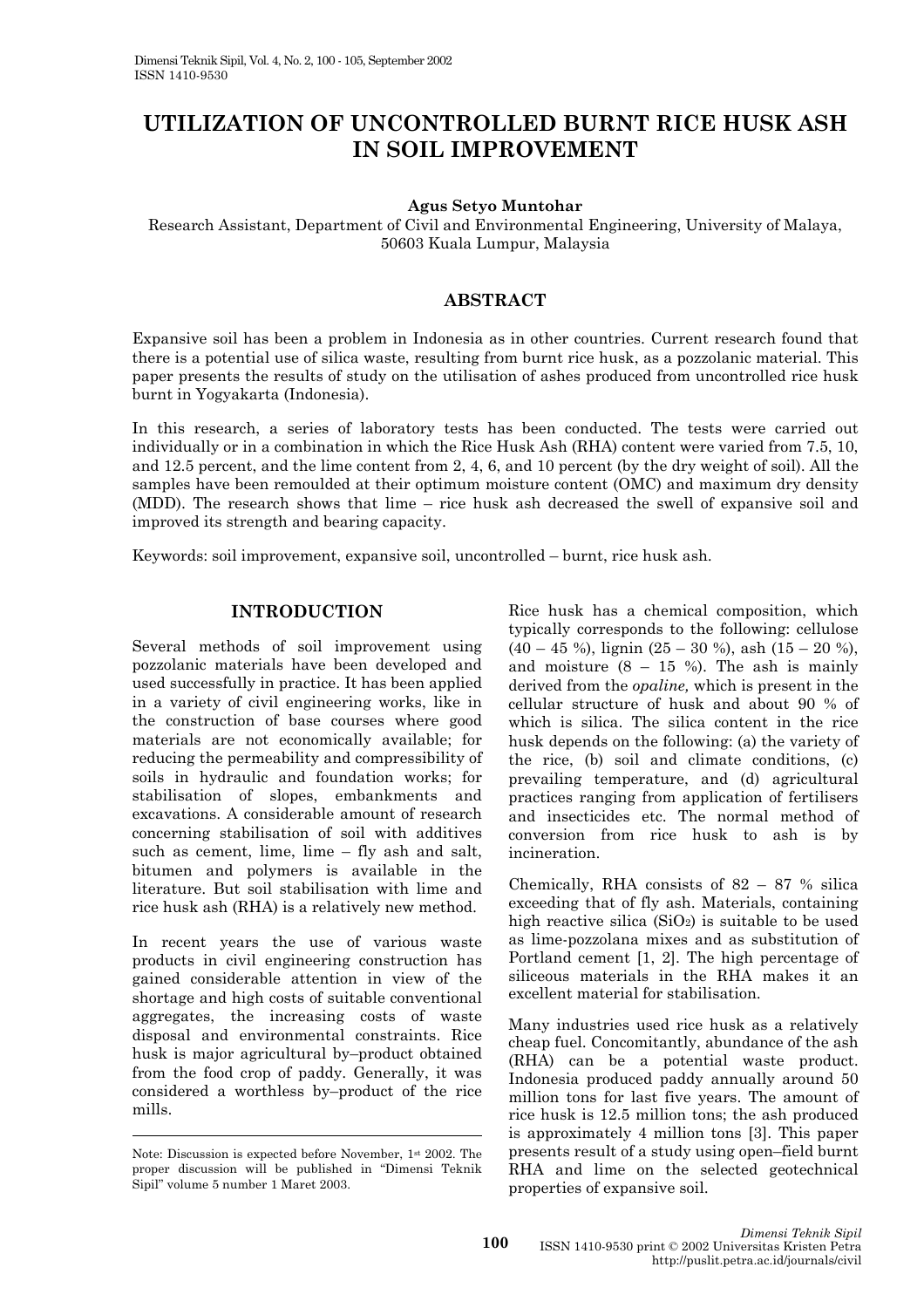### **MATERIALS**

RHA studied in this research was produced locally. This was obtained from rice husks burnt as fuel in a brick industry. The combustion process occurred under uncontrolled condition. As a stabilizing material, the RHA was sieved with ASTM sieve size #200 (0.074 mm). The lime, in this study, was used in powderhydrated lime. This mixture is termed as limerice husk ash (LRHA). This admixture was used to modify the expansive soils from Kasihan terrain, in D.I. Yogyakarta Province. The properties of the soil are given in the Table 1.

**Table 1. Properties of Tested Soil** 

| <b>Properties</b>                            | <b>Results</b> |  |  |  |
|----------------------------------------------|----------------|--|--|--|
| Nature moisture content, w <sub>N</sub> (%)  | 71.38          |  |  |  |
| Specific Gravity, Gs                         | 2.63           |  |  |  |
| Liquid Limits, LL (%)                        | 73.59          |  |  |  |
| Plasticity Index, PI (%)                     | 41.25          |  |  |  |
| Maximum Dry Density, γα (kN/m <sup>3</sup> ) | 13.20          |  |  |  |
| Optimum Moisture Content (%)                 | 34.00          |  |  |  |
| Coarse particle (%)                          | 9.24           |  |  |  |
| Fine particle (%)                            | 90.76          |  |  |  |
| CBR (%)                                      | 3.03           |  |  |  |
| Compressibility Index (Cc) *                 | 0.28           |  |  |  |
| Activity                                     | 3.06           |  |  |  |
| Swelling potential (%) *                     | 15.13          |  |  |  |

\* Compacted at MDD & OMC (remoulded)

The soil is classified into CH, clay with high plasticity. Any soil with  $PI > 35$  % and swelling potential > 10 % can be categorized as very high expansive soil [4]. The chemical properties of the additives are presented in the Table 2 [5].

| <b>Table 2. Composition of Additives</b> |
|------------------------------------------|
|------------------------------------------|

| Constituents                   | Clay (%) | RHA (%) | Lime $(\%)$ |  |  |
|--------------------------------|----------|---------|-------------|--|--|
| SiO <sub>2</sub>               | 51.39    | 89.08   | 0.00        |  |  |
| Al <sub>2</sub> O <sub>3</sub> | 17.21    | 1.75    | 0.13        |  |  |
| Fe <sub>2</sub> O <sub>3</sub> | 9.33     | 0.78    | 0.08        |  |  |
| CaO                            | 3.66     | 1.29    | 59.03       |  |  |
| MgO                            | 1.17     | 0.64    | 0.25        |  |  |
| Na <sub>2</sub> O              | 1.72     | 0.85    | 0.05        |  |  |
| K <sub>2</sub> O               | 0.39     | 1.38    | 0.03        |  |  |
| <b>MnO</b>                     | 0.25     | 0.14    | 0.04        |  |  |
| TiO <sub>2</sub>               | 0.98     | 0.00    | 0.00        |  |  |
| P <sub>2</sub> O <sub>5</sub>  | 0.17     | 0.61    | 0.00        |  |  |
| H <sub>2</sub> O               | 4.23     | 1.33    | 0.04        |  |  |
| Loss on ignition               | 9.48     | 2.05    | 40.33       |  |  |

## **EXPERIMENTAL WORK**

To assess the effect of RHA on the expansive clays properties, the RHA was blended with lime as the lime-pozzolana mix. A series of laboratory tests were conducted namely the physical and index properties, compaction, CBR, consolidation, and UU-triaxial test. The tests were carried out individually or in a combination in which the RHA content was varied from 7.5, 10, and 12.5 percent, and the lime content from 2, 4, 6, and 10 percent (by the dry weight of soil). All the samples have been remoulded at their optimum moisture content (OMC) and maximum dry density (MDD). The samples were cured for 3 days and kept in plastic bags to prevent the loss of moisture and to allow modification process to proceed.

### **RESULTS AND DISCUSSION**

The tests result such as liquid limits, plastic limits, particles composition, CBR, compressibility index, MDD, OMC, and maximum axial stress, are presented in the Table 3.

| Table 3. Geotechnical Properties of Treated |  |  |
|---------------------------------------------|--|--|
| <b>Samples</b>                              |  |  |

| Mixes                          | lCodel Ll       |    | PL         | PI | Fine            | MDD.                    | OMCI         |     | <b>CBR</b> Comp.        | Max. Swell                 |        | Swall             |
|--------------------------------|-----------------|----|------------|----|-----------------|-------------------------|--------------|-----|-------------------------|----------------------------|--------|-------------------|
|                                |                 |    | $(\%)$ (%) |    | Particle<br>(%) | (kN/m <sup>3</sup> )    | (%)          | (%) | <b>Index</b><br>Cc      | axial<br>istressi<br>(kPa) | (%)    | Pressure<br>(kPa) |
| Original Soil                  | s               | 74 | 32         | 42 | 90.76           | 13.20                   | 134,001 3.03 |     | 0.288                   | 238                        | 15.13  | 1155              |
| Soil + 7.5% RHA                | R1              | 64 | 31         | 33 | 88.81           |                         |              |     | 11.80 39.40 5.18 0.031  | 254                        | 9.28   | 1046              |
| Soil + 10% RHA                 | R2              | 67 | 39         | 28 | 74.71           |                         |              |     | 12.70 36.50 5.86 0.029  | 268                        | 7.61   | 903               |
| Soil + 12.5% RHA               | R3              | 66 | 41         | 25 | 69.77           |                         |              |     | 12.90 37.94 6.39 0.013  | 219                        | 6.61   | 846               |
| Soil + 2% Lime                 |                 | 61 | 43         | 18 | 34.00           |                         |              |     | 13.10 31.28 5.90 0.026  | 309                        | 6.78   | 793               |
| Soil + 4% Lime                 | L2              | 54 | 38         | 16 | 6.74            |                         |              |     | 13.10 32.39 8.55 0.012  | 252                        | 4.77   | 702               |
| Soil + 6% Lime                 | L3              | 65 | 54         | 10 | 3.07            |                         |              |     | 12.20 38.75 10.22 0.014 | 271                        | 3.94   | 646               |
| Soil + 10% Lime                | L4              | 49 | 41         | 8  | 2.80            |                         |              |     | 12.00 34.83 12.00 0.018 | 643                        | l 2.65 | 631               |
| Soil + 7.5% RHA<br>$+6%$ Lime  | LR1             | 54 | 44         | 10 | 2.18            |                         |              |     | 11.50 36.70 15.13 0.013 | 270                        | 2.68   | 606               |
| Soil + 10% RHA<br>+6% Lime     | LR <sub>2</sub> | 62 | 53         | 9  | 5.05            | 11.60 26.51 15.54 0.006 |              |     |                         | 318                        | 2.63   | 604               |
| Soil + 12.5% RHA I<br>+6% Lime | LR3             | 63 | 58         | 5  | 3.35            | 11.50 32.50 16.30       |              |     | 0.001                   | 369                        | 2.60   | 598               |

 $MDD =$  maximum dry density;

OMC = optimum moisture content

#### **Consistency Limits**

The effect of varying concentration of RHA, lime and LRHA on the expansive soil is shown in Figure 1.

In all admixtures content, the liquid limits decreased, whereas, plastic limits increased. Figure 2 shows effect of additives on the plasticity index. It is observed that addition of RHA show less reduction than lime. However, RHA–lime mixture achieved considerable reduction of plasticity index, approximately 90%, from 41.25% down to 4.74%.

Gromko [6] reviewed that plasticity index and, especially, shrinkage index are early indicators of potential expansion because most soil expansion occurs at water contents between these indices.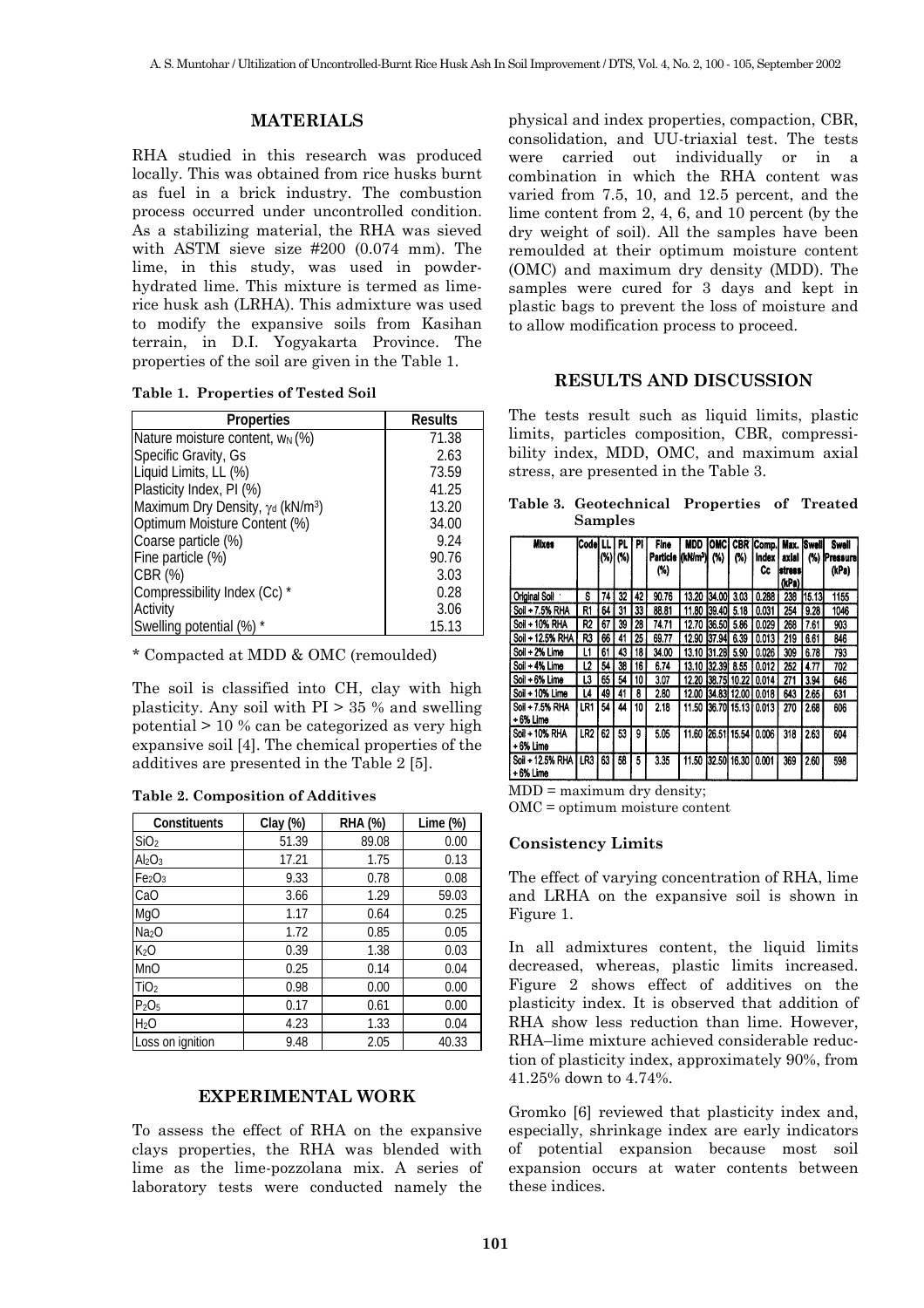

**Figure 1. Consistency Limits of Samples** 



**Figure 2. Variation of Plasticity Index With Admixture Content in Soil** 

#### **Physical Properties**

Reduction of fine particles may be inferred from flocculation of soil particle to be coarser materials. The effect of additives on the diminution of fine particles is illustrated in Figure 3.

At ordinary temperatures and in the presence of water, RHA also can react with  $Ca(OH)_2$ , forming  $Ca_{1.5}SiO_{3.5}xH_2O$ . The reaction between the  $SiO<sub>2</sub>$  in RHA and  $Ca(OH)<sub>2</sub>$  can yields bonded gel (C-S-H) [7]. It caused agglomeration of fine particles to become bigger particles, except with RHA where only slighter alteration was achieved as indicated in Figure 3.



**Figure 3. Effect of Admixture on The Fine Particle Content** 

## **Compaction, Consolidation, and CBR Characteristics**

Figure 4 shows the compaction behaviour of several of the soil mixes. It has been observed that the OMC of expansive soil slightly lessened on the addition of lime to it, whereas, the addition of RHA increased the OMC. However, the admixtures diminished the MDD to a low 11.50 kN/m3 as attained from the LR1 and LR3 samples. The MDD of additives – soil mixtures is reduced by the presence of additives owing to its relatively low specific gravity. The increase in OMC may be caused by the absorption of water by the additives to precede chemical reaction.



**Figure 4. Standard Proctor's Test of Various Admixtures** 

Compression index (Cc) was obtained from the e–log p curves of the consolidation test (Fig. 5).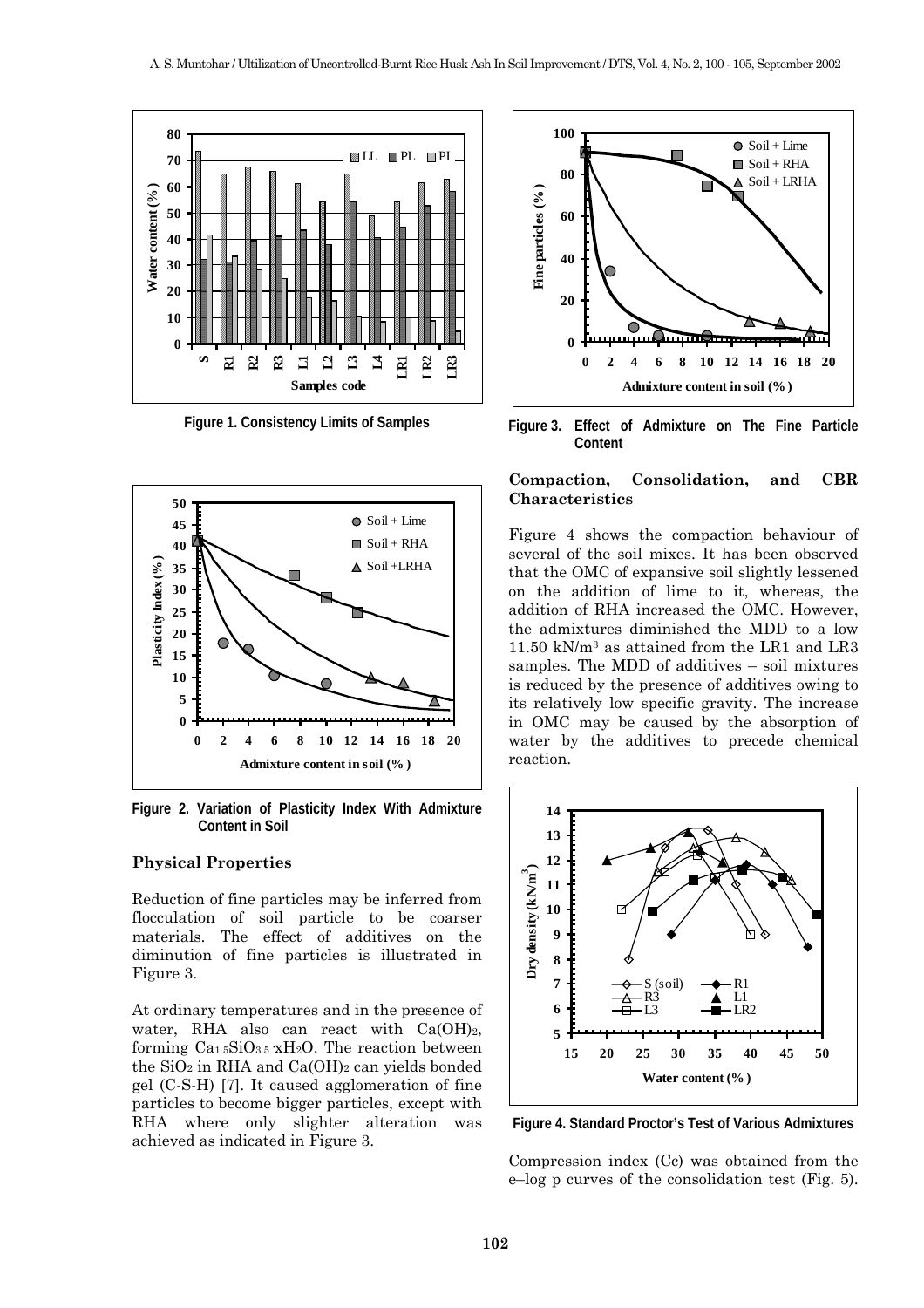Effect of the additives on the compressibility of remoulded soil is shown in Figure 6. It reveals that lime is more effective, relatively, than RHA to reduce compressibility of soil. In general, the addition of the additives dropped the compressibility index from 0.28 (un-stabilized soil) to 0.001 (LR3). When the RHA content exceeds of the amount required for reaction, they will be filled between the void of soil because of their fines particles are finer than soil. A more compact state of soil is probably attained, concomitantly the compressibility of soil diminish.



**Figure 5. Consolidation Behaviour** 



**Figure 6. Compressibility Index (Cc) of Treated Soil** 

The CBR is also a value that corresponds to strength of soil. Figure 7 exhibits increasing of CBR values with increase in amount of additives. The CBR value of treated soil with lime is greater than soil treated with RHA.

RHA cannot be used solely in the soil stabilisation because of its lack of cementitious properties. However, addition of RHA with 6 percent lime attained highest CBR.



**Figure 7. CBR Behaviour of Treated Expansive Clay** 

The gain of strength of lime–stabilised soil is regarded primarily as a result of pozzolanic reaction between amorphous silica and/or alumina in the soil and lime to form various types of cementing agents. By introducing RHA to the soil, additional amounts of amorphous silica are available for reaction with lime resulting in further increases in strength.

## **Swelling Potential**

The result of swelling potential of the natural expansive soil and treated soil is presented in Figure 8. Increasing the amount of admixture whether lime or RHA reduce the expansion. RHA can reduce the heave by 64% soil from its natural state (15.13%). In this case, lime was more effective reducing swelling than RHA. Mixing both of these materials give better result. For example with a combination of 6 % lime and 12.5 % RHA, the swelling potential is 2.60 %.

Seed et al [8] gave relationship between swelling potential, percentage of clay type, and plasticity index. Further, the value of swelling potential depends on the same factors that influence the soil volume change such as: mineral type and amount, density, load conditions, soil structure, and water content [6].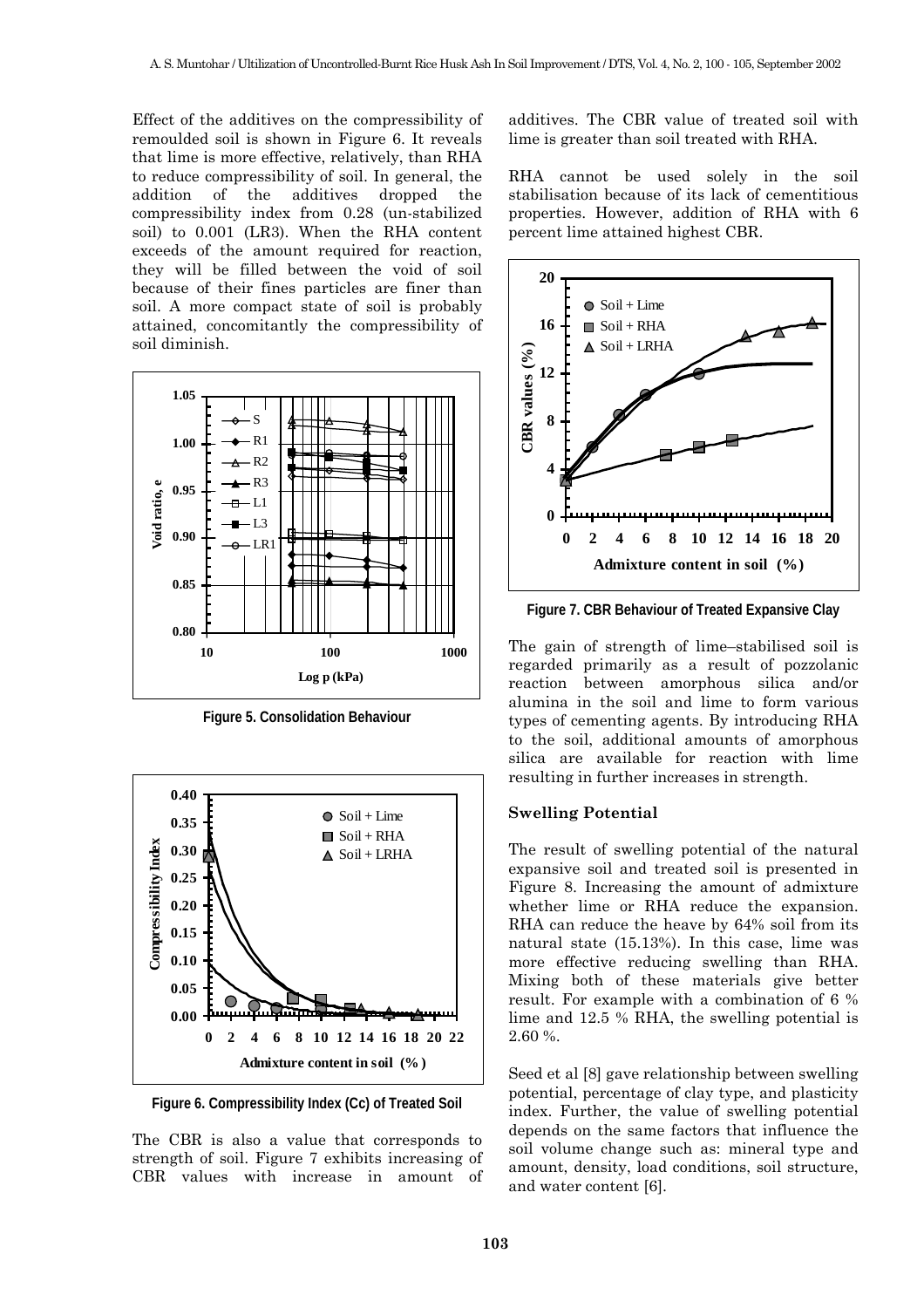

**Figure 8. Swelling Potential of Treated Expansive Soil** 

### **Shear Strength Behaviour**

The shear strength parameter such as cohesion and internal friction angle of soil was obtained from UU triaxial test. The effect of admixture on the internal friction angle and cohesion is shown in Figure 9 and Figure 10 respectively. The addition of additives tends to increase the internal friction angle of soil, but there is only a slight difference in the cohesion.



**Figure 9. Internal Friction Angle With Admixture Variation** 

The addition of 10 percent lime (L4) shows brittle behaviour as shown in Figure 11. Adding RHA makes it more ductile, though the level of strength attained is not high. This is in agreement with Balasubramaniam et al [9].



**Figure 10. Variation of Soil Cohesion With Admixture** 



**Figure 11. Axial Stress and Strain Under 98.10 kPa Cell Pressure.** 

Reducing the fine particles implies that LRHA altered the soil texture. Consequently, the swelling potential and compressibility were reduced while the soil bearing capacity was greater than before.

#### **Application**

In tropical countries; such as Indonesia, Thailand, Malaysia, etc.; where rice husks are abundant and considered as waste materials, utilisation of RHA in the construction of roads, airfields, and other geotechnical works is intensely attractive. This would generally lead